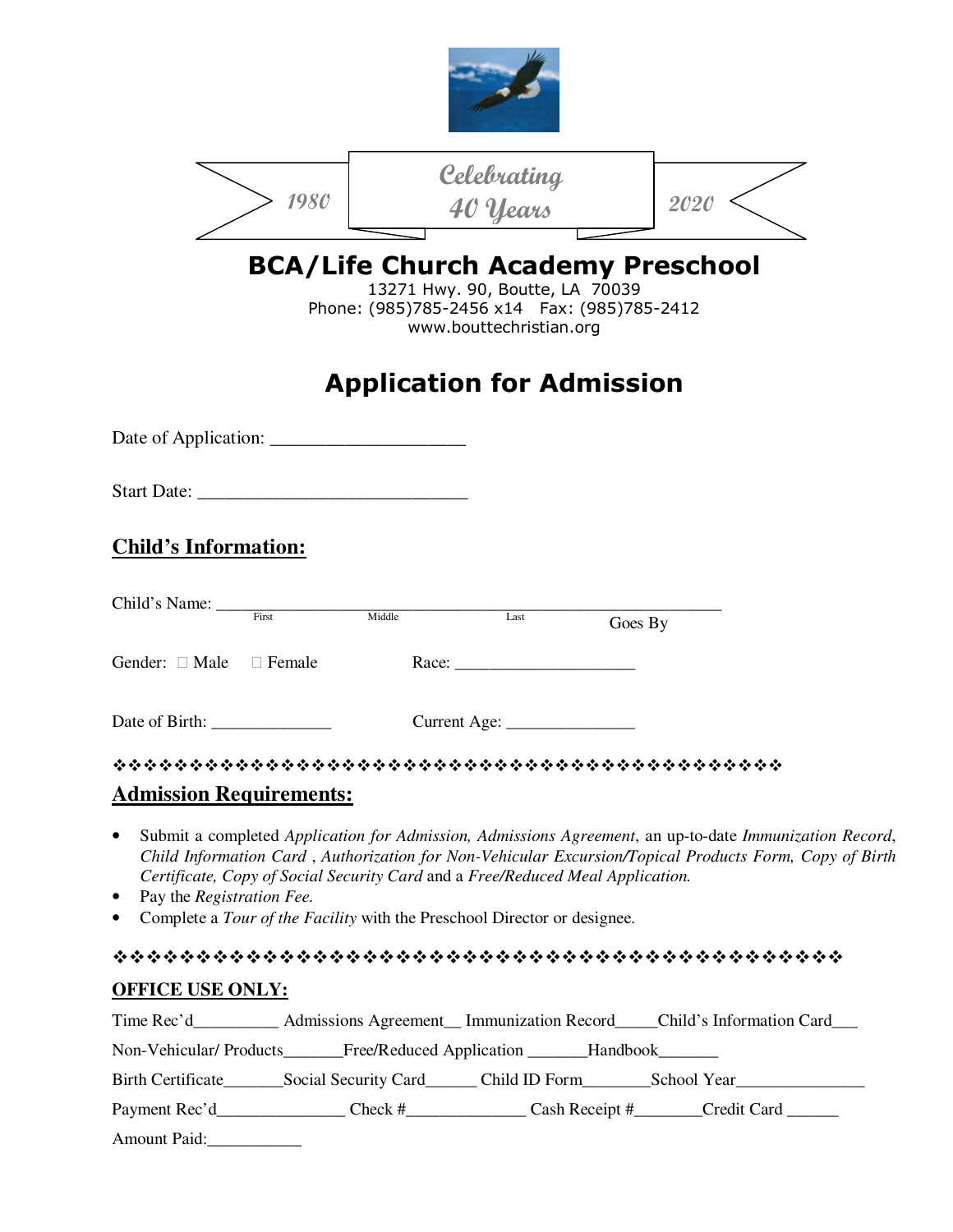| <b>Family Information:</b>                                                        |       |                |  |
|-----------------------------------------------------------------------------------|-------|----------------|--|
| <b>Student Lives With:</b> Both Parents Father Mother                             | Other |                |  |
| <b>Legal Documents on File:</b> (Custody, Restraining Order, etc.) Yes            |       | N <sub>o</sub> |  |
|                                                                                   |       |                |  |
| <b>Father's Information</b>                                                       |       |                |  |
|                                                                                   |       |                |  |
|                                                                                   |       |                |  |
|                                                                                   |       |                |  |
| Home Street Address: ______________________City/State: _______________Zip:_______ |       |                |  |
|                                                                                   |       |                |  |
|                                                                                   |       |                |  |
| <b>Mother's Information</b>                                                       |       |                |  |
|                                                                                   |       |                |  |
|                                                                                   |       |                |  |
|                                                                                   |       |                |  |
| Home Street Address: ______________________City/State: ______________Zip:_______  |       |                |  |
|                                                                                   |       |                |  |
| Cell Phone: Email:                                                                |       |                |  |
| <b>Stepparent in applicant's home</b>                                             |       |                |  |
|                                                                                   |       |                |  |
|                                                                                   |       |                |  |
| Home Mailing Address: ______________________City/State: _____________Zip:________ |       |                |  |
| Home Street Address: ______________________City/State: ______________Zip:_______  |       |                |  |
| Home Phone: _________________________ Emergency Contact: Yes No Pick up: Yes No   |       |                |  |
|                                                                                   |       |                |  |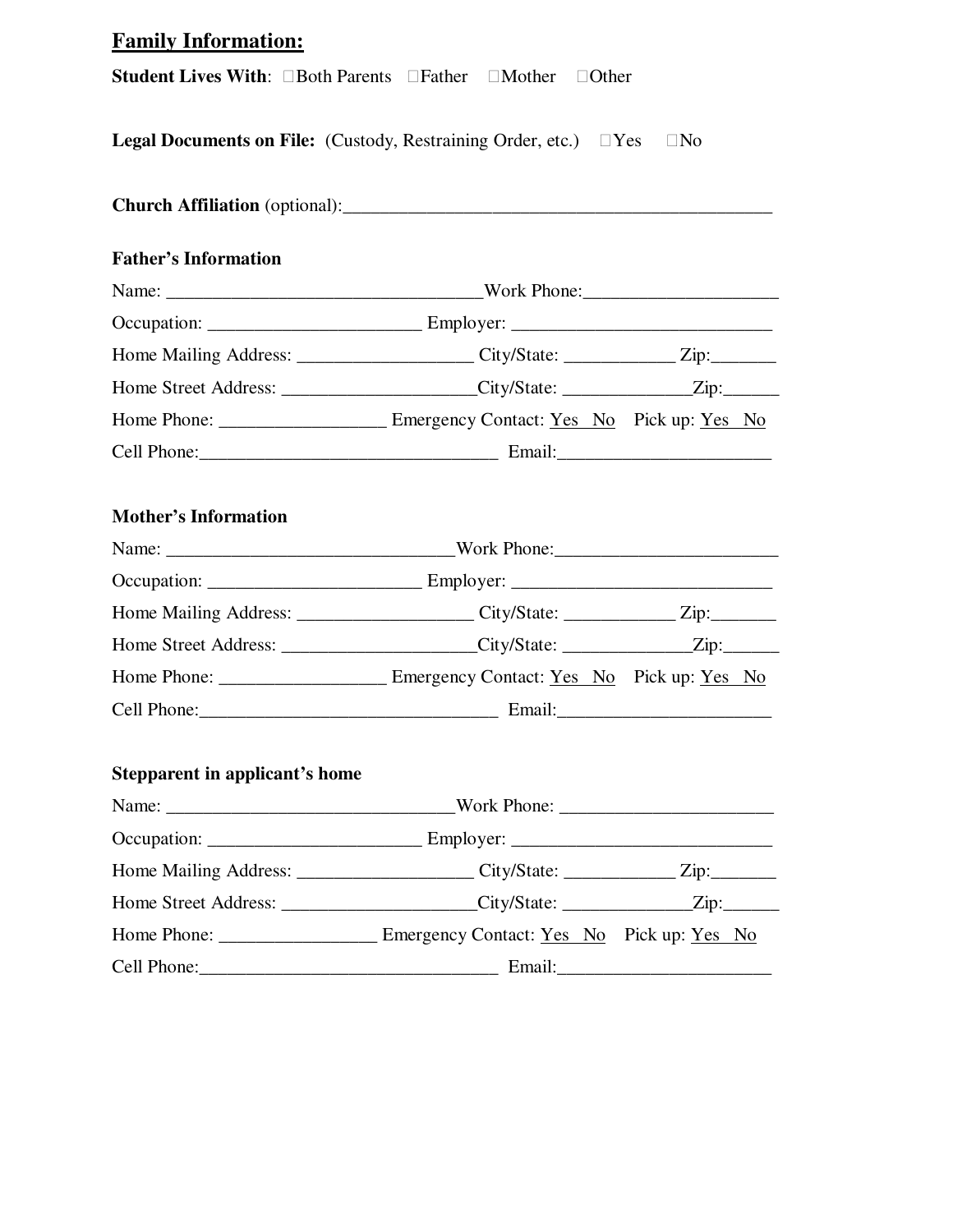**Tuition**: (Check class applied for based on the child's current age) **Registration Fee**: \$100.00 for 1 year olds through 3 year olds

| Toddlers $(12 – 24$ months) | \$145 per week                                                                     |
|-----------------------------|------------------------------------------------------------------------------------|
| Two Year Old Class          | \$135 per week                                                                     |
| Three Year Old Class        | \$135 per week                                                                     |
|                             | (child must turn 3 on or before September 30 to register for Three Year Old Class) |

**Registration Fee**: \$200.00 for Prek-4

| Pre-K 4 Class          | \$350 per month                                                                   |
|------------------------|-----------------------------------------------------------------------------------|
|                        | (child must turn 4 on or before September 30 to register for Four Year Old Class) |
| Before Care for Pre-K4 | \$4 per day                                                                       |
| After Care for Pre-K4  | \$6 per day                                                                       |

\*\* Online payments for Preschool, Elementary and The River (Before/After School) may be paid at myschoolbucks.com

### **Financial Agreement:**

In signing this Financial Agreement, I acknowledge and agree to the following:

- 1. The Registration Fee is non-refundable and must be paid in full at registration to secure a place in class.
- 2. BCA/Life Church Academy Preschool is a perpetual care, year-round facility.
- 3. The responsible party, listed below, is obligated to pay weekly tuition, whether the child attends or not, with the exception of one optional Free Week per year. The Free Week may only be used when a child does not attend for an entire week (Monday – Friday). Limit one per child per academic year (September 1 thru July 31). BCA/Life Church Academy does not offer the optional Free Week for students participating in the CCAP Program.
- 4. Tuition payments are due in advance on the Monday that childcare is provided. It is considered late if not paid by Friday. A late fee of \$5.00 will be assessed on Monday at 8 a.m. The past due tuition payment and late fee must be received by Friday by check, cash, money order or credit card. The child may not attend and the parent will forfeit their child's place in class if payment is not received by 8 a.m. on the following Monday. No payment arrangements will be made.
- 5. Parents are requested to give a two-week notice to the center before withdrawing their child. If a parent withdraws their child from the program or fails to pay their weekly tuition, they may reregister their child at a later date, if there is a vacancy in the class, their accounts are paid in full, and a new registration fee is paid.
- 6. A child may be promoted to the next age group when they have their birthday, there is a vacancy and they are ready to be promoted. Vacancies may also be filled with new applicants.
- 7. This financial agreement remains in effect until:
	- The parent withdraws the child from the program
	- The parent fails to pay the weekly tuition, as agreed
	- The child graduates from the 3-year-old program
	- The child is disenrolled from the program for behavioral or other reasons.
- 8. My tuition payment for  $\qquad$  child(ren) will be \$ $\qquad$  per week for 1 through 3 year old

My tuition payment for  $\qquad$  child(ren) will be \$ $\qquad \qquad$  per month for Pre-K 4

Signature of Financially Responsible Party: \_\_\_\_\_\_\_\_\_\_\_\_\_\_\_\_\_\_\_\_\_\_\_\_\_\_\_\_\_\_\_\_\_\_\_\_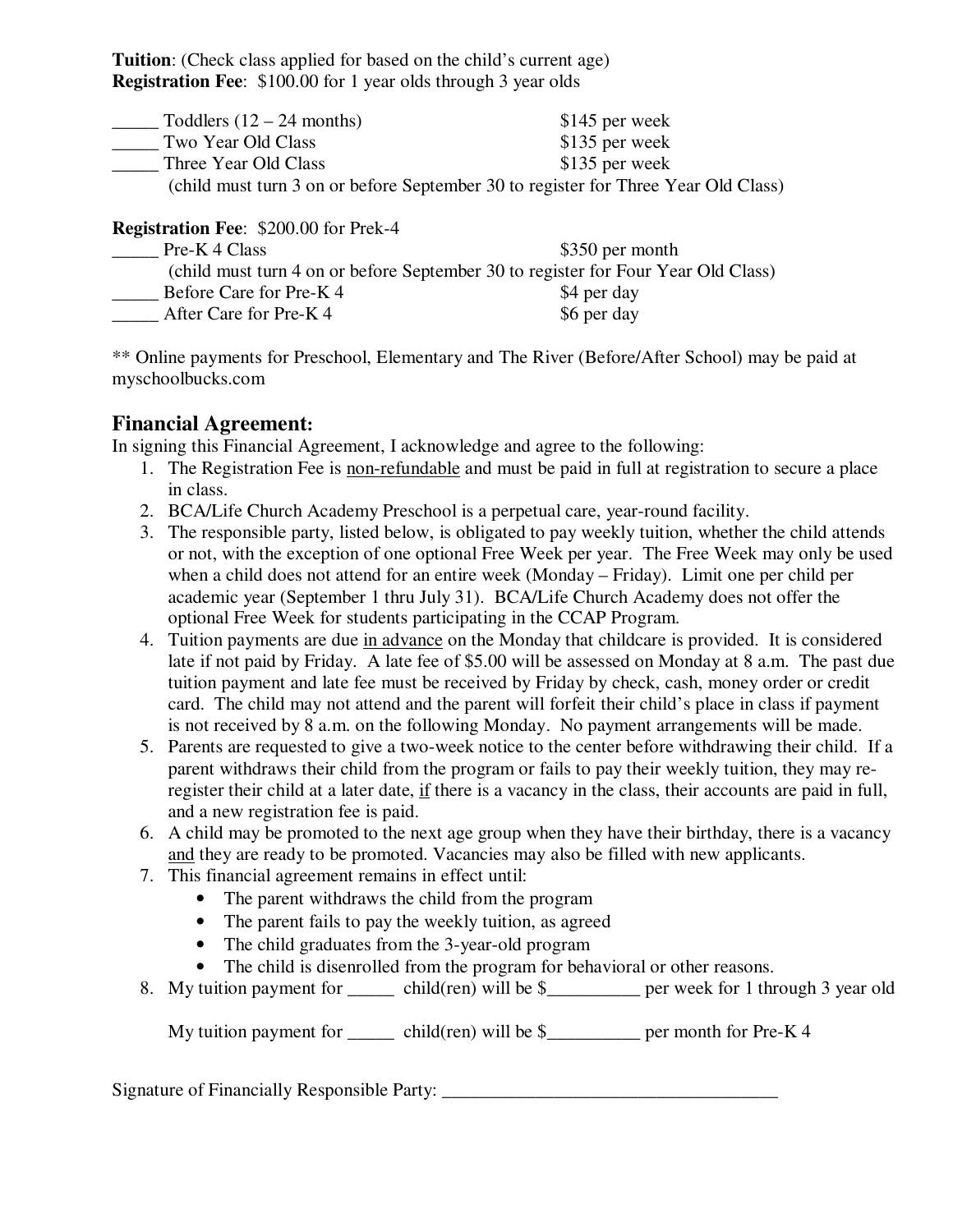### **Medical Information:** (Doctor and Dentist information is required).

| Dietary Restrictions (must be accompanied by a Physician's note)                  |  |
|-----------------------------------------------------------------------------------|--|
| Describe your child's status concerning toilet training: ________________________ |  |
| Special Needs:                                                                    |  |

### **Emergency Authorization:**

I/we hereby authorize this facility:

- 1. to care for my child during the time he or she is in the facility; and
- 2. in accordance with the provisions of La. Civil Code Article 2997(7), I hereby authorize the Preschool Director or her designee to obtain and consent to emergency medical treatment for my child while under their care, in the event that said Preschool Director or her designee is unable to contact me.

Parent's Signature: \_\_\_\_\_\_\_\_\_\_\_\_\_\_\_\_\_\_\_\_\_\_\_\_\_\_\_\_\_\_\_\_\_\_\_\_\_\_\_\_\_\_\_ Date:\_\_\_\_\_\_\_\_\_\_\_\_

#### **Consent to Publish Photographs:**

I/we hereby authorize this facility to publish photographs of my child taken during school activities in the school newsletter, the local newspaper and the school's website.

Parent's Signature: \_\_\_\_\_\_\_\_\_\_\_\_\_\_\_\_\_\_\_\_\_\_\_\_\_\_\_\_\_\_\_\_\_\_\_\_\_\_\_\_\_\_\_ Date:\_\_\_\_\_\_\_\_\_\_\_\_

#### **Handbook Agreement:**

 I/we hereby affirm that I/we will read and adhere to the school's policies as set forth in the Boutte Christian Academy Parent/Student Handbook.

| Parent's Signature: |  |
|---------------------|--|
|---------------------|--|

*"Those who hope in the Lord will renew their strength. They will soar on wings like eagles; they well run and not grow weary, they will walk and not be faint." Isaiah 40:31*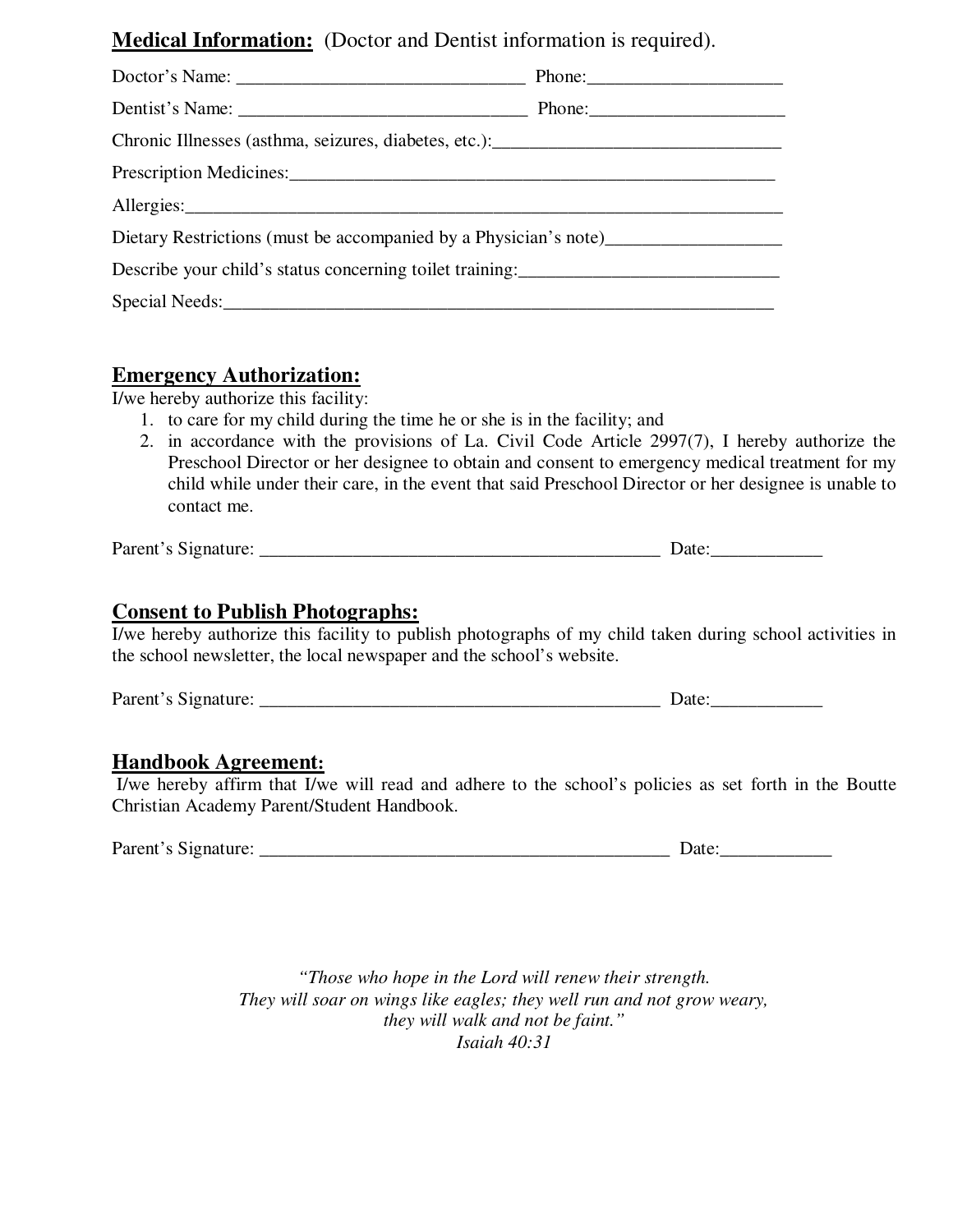### ADMISSION AGREEMENT

## BCA/Life Church Academy Preschool

13271 Hwy. 90, Boutte, La. 70039 985-785-2456

BCA/Life Church Academy is a Child Care/Preschool facility owned by the Life Church. The school is licensed to serve children ages 1 year through 4 years old by the Louisiana Department of Education under the Type III division.

#### A. BASIC SERVICES

The school, BCA/Life Church Academy, shall provide the following basic services for:

Child's Name:\_\_\_\_\_\_\_\_\_\_\_\_\_\_\_\_\_\_\_\_\_\_\_\_\_\_\_\_\_\_\_\_\_\_\_\_ Date of Birth: \_\_\_\_\_\_\_\_\_\_\_\_\_\_\_\_\_\_\_\_\_

Name of Person Enrolling Child: The Relationship:

- 1. The child shall be furnished a Nutritious of breakfast, lunch, and afternoon snack.
- 2. The child shall be given assistance with personal care, as needed.
- 3. The child shall be provided a nap time after lunch (at least one hour in length) on a mat provided by the school.
- 4. The child shall be placed in a group of peers based on age and maturity determined by the Administrator and/or Director.
- 5. The child shall be involved in a program of play and learning experiences that are age appropriate. A balance of active and quiet play is provided for each child with emotional, social, physical and individual development in mind. The curriculum used for preschool classes is ABeka, and All About Preschoolers.
- 6. The school shall assume and retain responsibility for the child once the child is signed in by the parent, guardian, or designated representative. The school is no longer liable or responsible for the child once the child is signed out by the parent, guardian, or designated representative.
- 7. The child shall be administered physician-prescribed medication once signed in by parent or guardian in the medicine logbook, **accompanied with the side effects sheet from the pharmacy**. The school shall not administer a non-prescription medication unless age appropriate and accompanied with the side effects sheet from the pharmacy.
- 8. The school shall give appropriate first aid to a hurt child. A parent or guardian shall be contacted if, in the judgment of the school staff, immediate medical attention is necessary. If it is the further judgment of the school staff that the injury is of an emergency nature, 9-1-1 and a parent or guardian shall be called. It is the school's responsibility to take the child to the closest hospital, which is St. Charles Hospital, unless a parent or guardian is present and request otherwise.
- 9. An ill child shall be isolated and given appropriate care until picked up by a parent, guardian, or designated representative.
- 10. The school shall notify the child's parent or guardians of a suspected exposure to a communicable disease.
- 11. The school shall make every effort to safeguard personal belongings brought by the child, but shall not be responsible for lost or broken items.
- 12. The Administrator and Director or any other staff member shall notify the Department of Social Services as mandated reporters of any suspicion of child abuse, neglect, or endangerment of which they may become aware.
- 13. The school shall not provide transportation for students to and from school.
- 14. The school shall not publish any photographs of students without written consent from parents or guardians.
- 15. The school shall keep all students' records in strict confidentiality.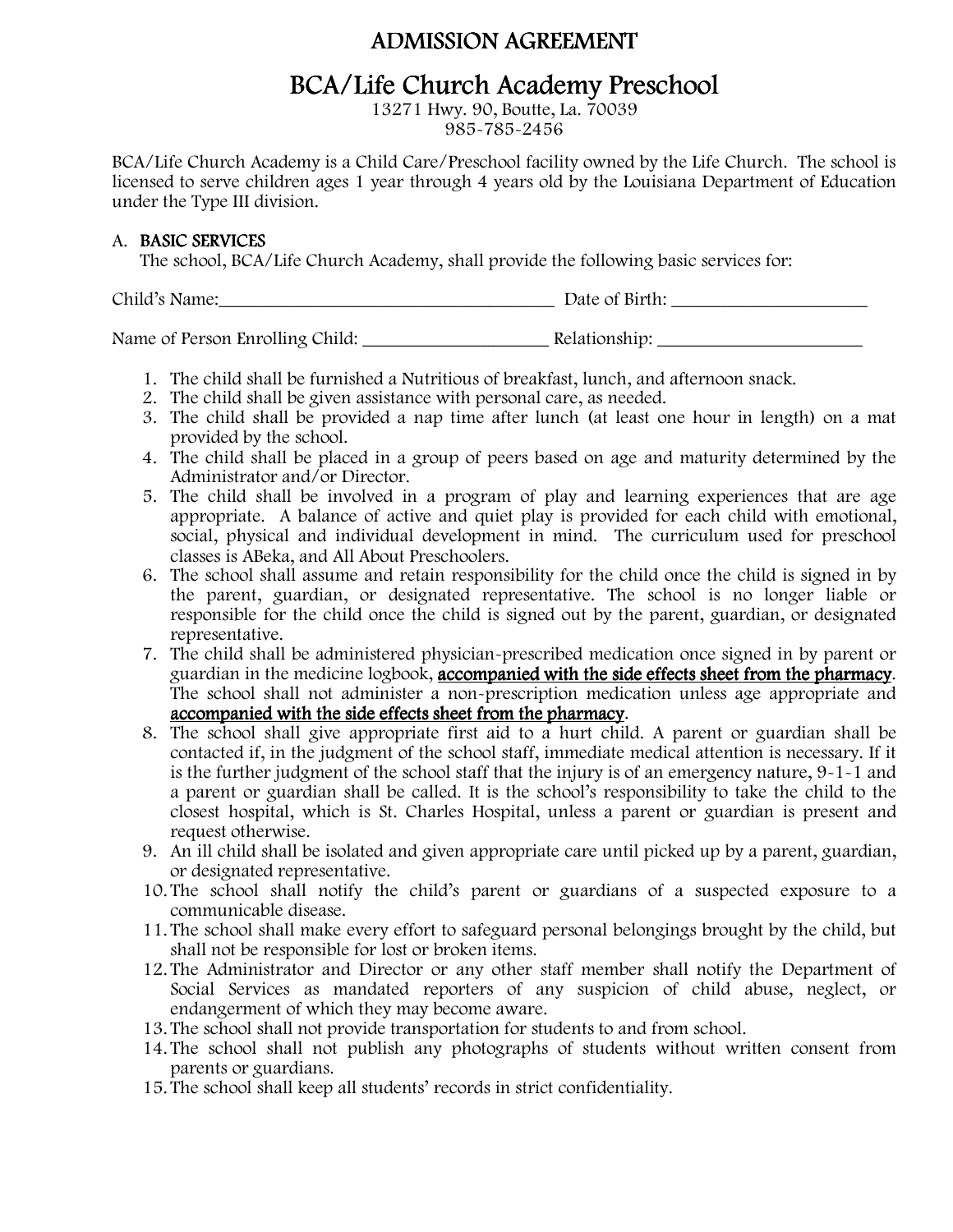### OBLIGATIONS OF PARENTS OR GUARDIANS

- 1. The parent or guardian shall give the school permission to care for their child during the time he or she is in the school or on school-sponsored activities.
- 2. The parent or guardian shall provide upon registration a completed application and required medical information.
- 3. The parent, guardian or financially responsible party shall comply with the Financial Agreement as outlined on the Application of Admission and Parent/Student Handbook.
- 4. The parent, guardian, or designated representative (must be age 18 or older) shall bring the child into the school building upon arrival and sign the child in on the appropriate roster.
- 5. The parent or guardian cannot bring a child to school with a temperature of 101 degrees or more. A child cannot be brought to school if the child has had a temperature of 101 degrees or more, had diarrhea or any undiagnosed rash within the past 24 hours.
- 6. The parent or guardian shall notify the school of possible exposure to a communicable disease.
- 7. The parent or guardian shall contact the daycare office if their child will be arriving late to school so we will know to count the child for lunch.
- 8. The parent, guardian, or designated representative (must be age 18 or older) shall sign out the child on the appropriate roster before taking the child from the premises.
- 9. The parent or guardian shall notify the school in writing when someone who is not on the authorized pick up list will pick up their child from school. The office can accept written notes or faxes as long as they state who will be picking up the child and a parent's signature and phone number. The office will have to call the parent to verify the note or fax before we can release the child to someone who is not on the authorized pick up list. Parents may add individuals to their pick up list (in person) at any time in the Preschool office.
- 10. The parent or guardian shall provide diapers and/or pull-ups.
- 11. The parent or guardian shall provide a change of clothes to ensure that a change of clothes is available daily.
- 12.A parent or guardian shall see that the child is dressed appropriately when brought to school, following the guidelines in the Parent/Student Handbook.
- 13. The parent or guardian shall abide by all traffic rules of the school as stated in the handbook.
- 14. The parent or guardian shall attend conferences when asked to do so by the Administrator or Director of the school.

### TERMINATION OF AGREEMENT

This agreement shall be terminated if any one or more of the following occur:

- 1. The parent or guardian withdraws the child from the program.
- 2. The parent or guardian fails to comply with the Financial Agreement.
- 3. The child graduates from the 4 year-old program.
- 4. The school, in its sole discretion, determines that it is not in the best interest of the school or other children enrolled at the school to have the child in attendance.
- 5. The school, in its sole discretion, determines that it is unable to meet the needs of the child.
- 6. The parent or guardian fails to honor the obligations listed in this agreement and/or any rules or regulations set by the school.

Note: A conference may be requested by the school's administration or the parent or guardian to discuss matters that could potentially warrant termination of this agreement.

### D. SIGNATURE TO AGREEMENT:

 My signature below indicates that I have read the terms of this agreement and that I agree to adhere to the rules, regulations, and manuals provided by Boutte Christian Academy Preschool.

| Parent or Guardian: | Date: |
|---------------------|-------|
| Preschool Director: | Date: |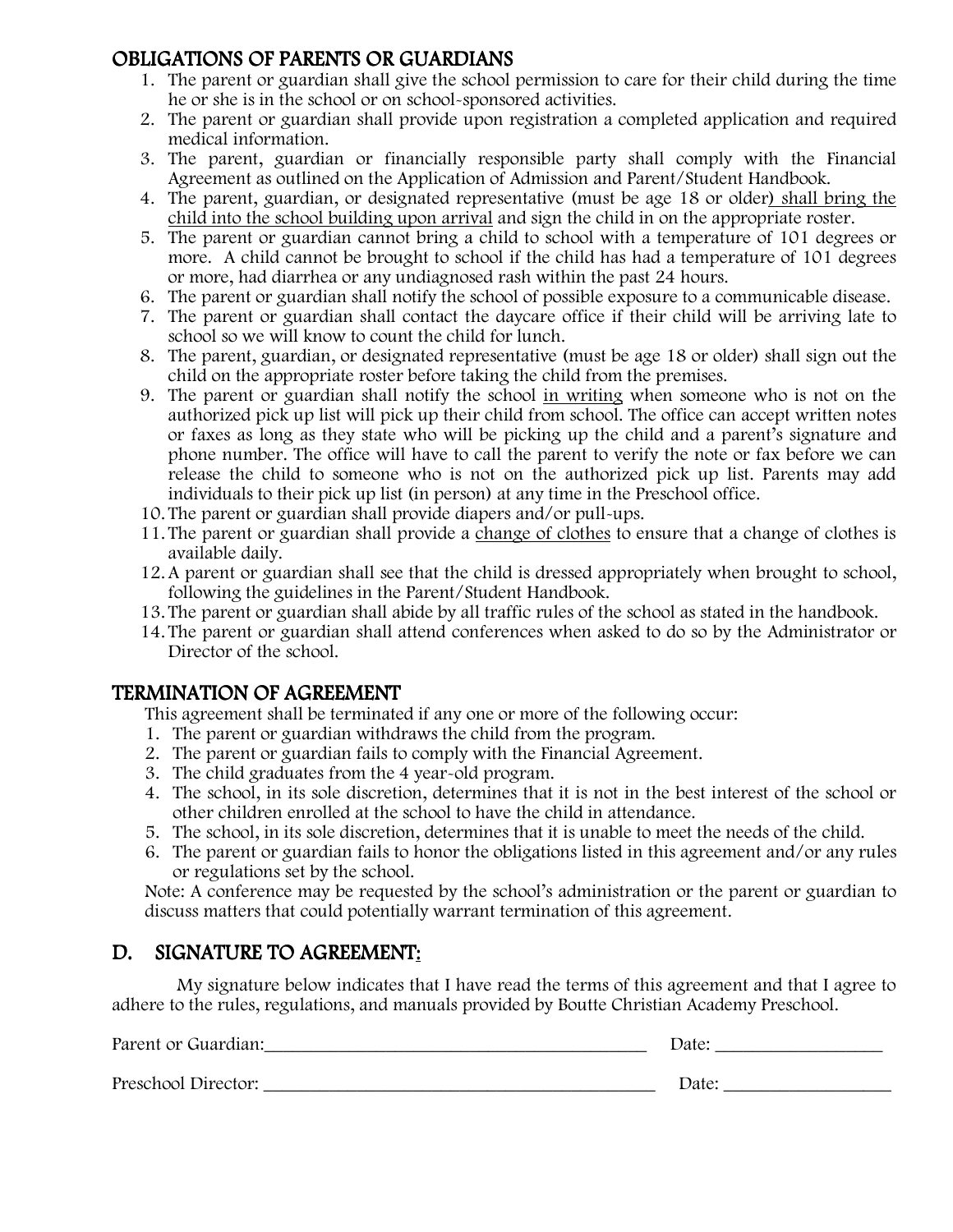# Authorization for the Application of Topical Products

Child's Name:

I give permission for center staff to apply the following topical products to my child whether center provided or parent provided:

\_\_\_\_\_\_\_\_\_\_\_\_\_\_\_\_\_\_\_\_\_\_\_\_\_\_\_\_\_\_\_\_\_\_\_\_\_\_\_\_\_\_\_\_\_\_\_\_\_\_\_\_\_\_\_\_\_\_\_\_\_\_\_\_

| Yes | No |                      |  |
|-----|----|----------------------|--|
|     |    | sunscreen            |  |
|     |    | insect repellant     |  |
|     |    | diaper rash ointment |  |
|     |    | other:               |  |
|     |    | (name)               |  |

This one time authorization will remain in effect until a new authorization is signed.

\_\_\_\_\_\_\_\_\_\_\_\_\_\_\_\_\_\_\_\_\_\_\_\_\_\_\_\_\_\_\_\_\_\_\_ \_\_\_\_\_\_\_\_\_\_\_\_\_\_\_\_\_ Parent's Signature Date